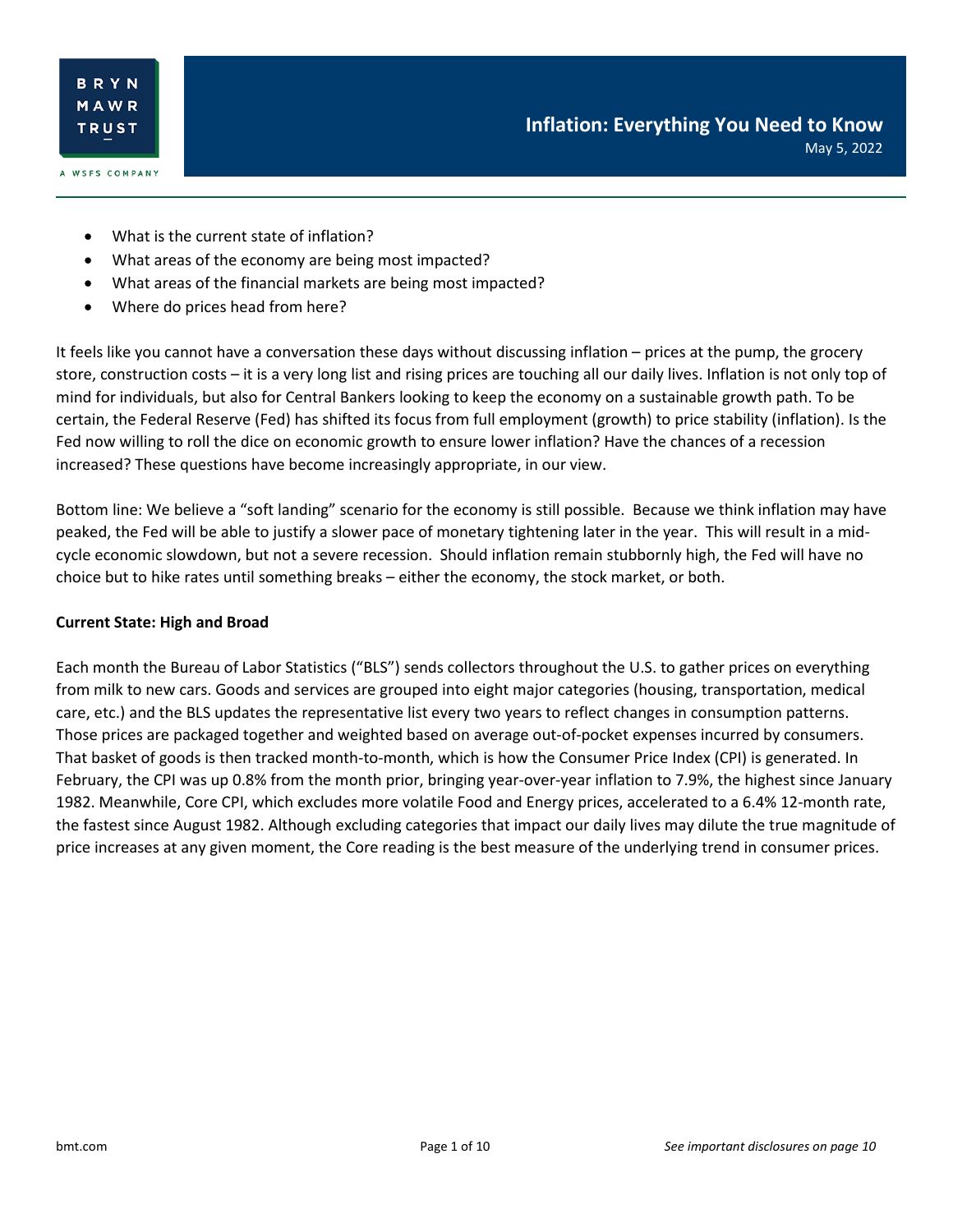

*Source: Bureau of Labor Statistics*

The concern is that higher prices are becoming so broad-based that they will become entrenched in our economy. Persistent inflation would be problematic for economic growth. Not only would it lead to a destruction of consumer demand, but it would necessitate tighter monetary policy to intentionally cool economic growth.

### **Causes of Inflation: Both Supply & Demand**

To fully understand the economic impact of inflation, the current causes must be well understood.

### Supply Constraints

Between China's "Zero-COVID Policy" lockdowns and the ongoing Russia-Ukraine War, supply chain disruptions will likely cause inflation to last longer than we originally expected.

For example, in Asia, since the beginning of the pandemic, semi-conductor plants have been shutting down to control the spread of the virus. This loss of production capacity has pushed the cost of semiconductor chips higher which has weighed on new vehicle production and sales. In fact, over the past year, according to BEA through March 31, 2022, lightweight vehicle sales have decreased by about 25%.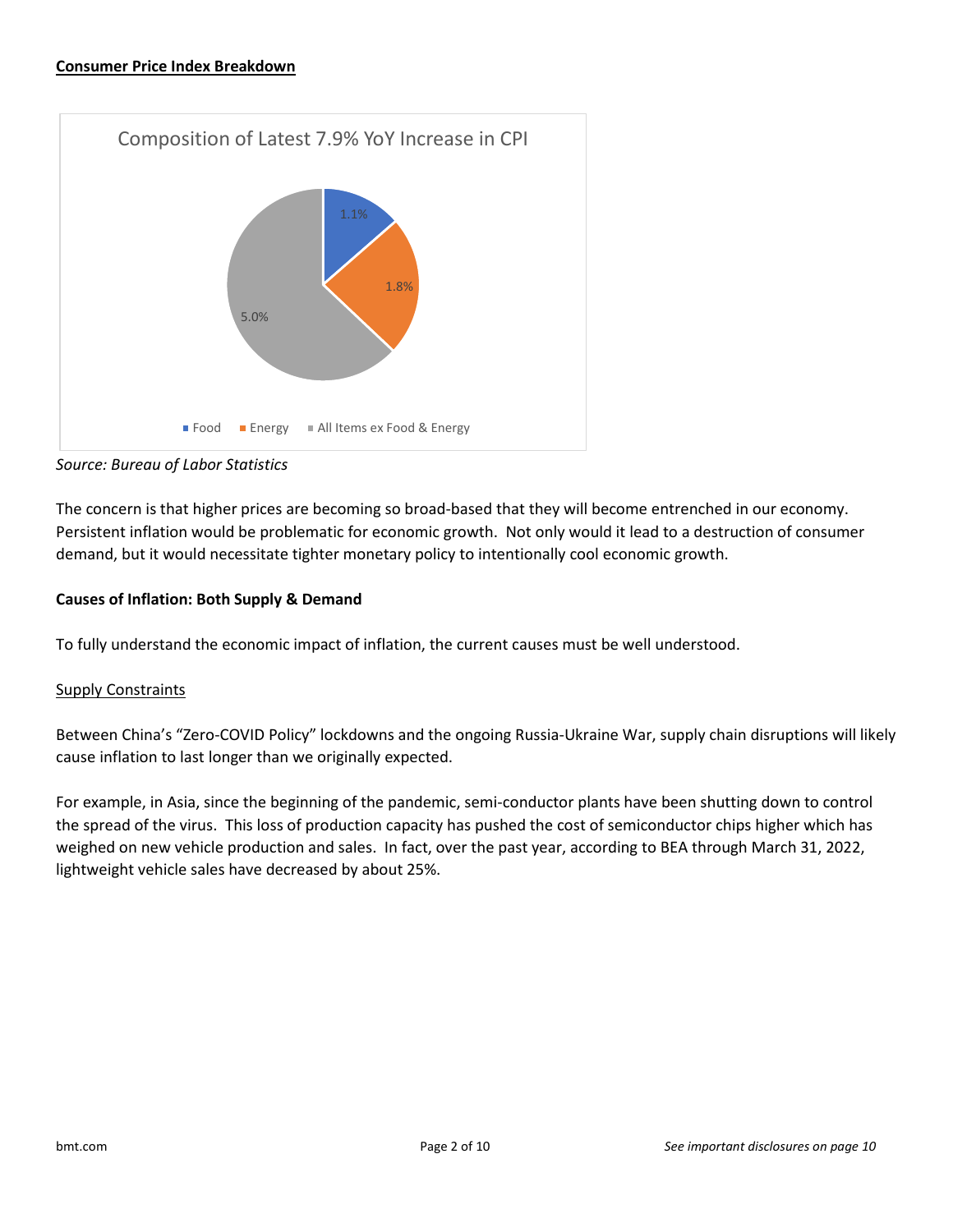

*Source: U.S. Bureau of Economic Analysis*

Due to the lack of inventory, car buyers have turned to the used car market which has driven up prices. According to the US CPI Urban Used Cars & Trucks Index, prices have increased roughly 35% over the past year through March 31, 2022.

In Eastern Europe, the Ukraine-Russia war has also contributed to supply disruptions for products such as fertilizer, an important ingredient for crop and soil nutrients. Russia, a top exporter of nitrogen fertilizer, has experienced slowing activity due to sanctions and the ongoing conflict. Farmers around the world have been feeling the resulting price pinch which has impacted the production of agricultural commodities including corn and soybeans. Combined with elevated natural gas prices, an important input to producing fertilizer, agricultural prices are rising as output falls.

Although predicting unfolding events in Eastern Europe is obviously very challenging, we do see some evidence prices may have peaked for items such as used cars. And although supply disruptions will likely linger well into 2023, we believe we have reached peak supply disruption.

# Supercharged Demand

While the pandemic limited the supply of certain goods/services, consumers were the beneficiary of unprecedented amounts of fiscal stimulus and cash payments that undoubtedly provided a boost to consumer spending power.

During the onset of the pandemic, the unemployment rate reached nearly 15% as firms reduced staff. The U.S. government stepped in with multiple fiscal packages designed to provide cash payments directly to consumers and offset some of the lost income driven by the ensuing recession. The roughly \$1.9 trillion American Rescue Plan signed into law by President Joe Biden on March 11<sup>th</sup> in 2021 alone was estimated to distribute more than \$400 billion directly to individual taxpayers. The resulting impact on things like real estate prices further increased consumers' ability to spend. Over the last two years, individuals have taken \$427 billion in equity out of their homes at rock bottom interest rates.

As a result, despite the recession, individuals were able to accumulate savings and spending capacity.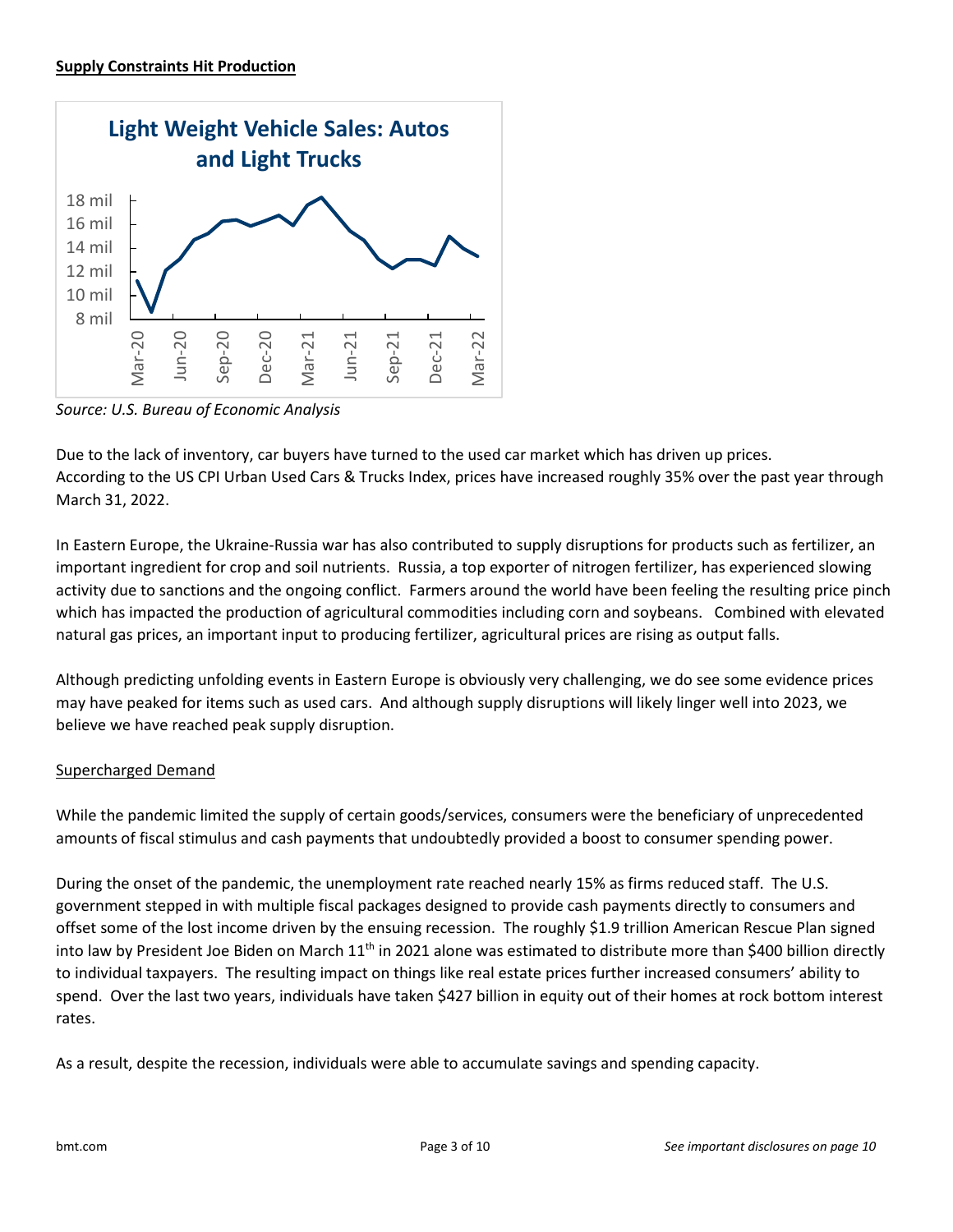

*Source: Bloomberg Inc.*

This is the exact opposite of what typically occurs during a recession, especially since U.S. GDP contracted -5.1% and - 31.2%, during the first two quarters of 2020. So, while the pandemic was wreaking havoc on supply chains, demand surged.

Spending preferences, however, varied notably from pre-pandemic times. Partly due to lockdowns and health concerns, consumers shifted more of their spending towards goods as opposed to services putting upward pressure on goods prices. In fact, in 2021, when excluding food and energy, the consumer price index of goods increased 10.7%, the highest since 1995. Items such as furniture, sporting goods, and electronics were the beneficiaries while service areas including travel and leisure lagged. The former benefited from the "stay at home" mentality.

# **Economic Impact: Slower Growth…with Some Mitigating Factors**

# The Bad

Rising prices are being felt by consumers across the board, and inflation at 7.9% on a year-ago basis compared with the 2.[1](#page-3-0)% average in 2018 and 2019, is costing the average household \$296.45 per month<sup>1</sup>. Higher prices affect the economy in various ways.

Falling "Real" Incomes: The most obvious impact is affordability, as income adjusted for the rise in prices declines. While non-inflation-adjusted wage growth has been strong, it is failing to keep up with inflation. The best proxy we have for consumer purchasing power is the Wages and Salaries component of the Employment Cost Index. That measure is up 5.0% as of the fourth quarter of 2021, while inflation is at 7.9%. That means that real wage growth is negative, and consumers are losing purchasing power with each passing day.

<span id="page-3-0"></span><sup>&</sup>lt;sup>1</sup> Bureau of Labor Statistics CEX average annual expenditure data with 7.9% inflation minus 2.1% (pre-pandemic average in 2018 and 2019).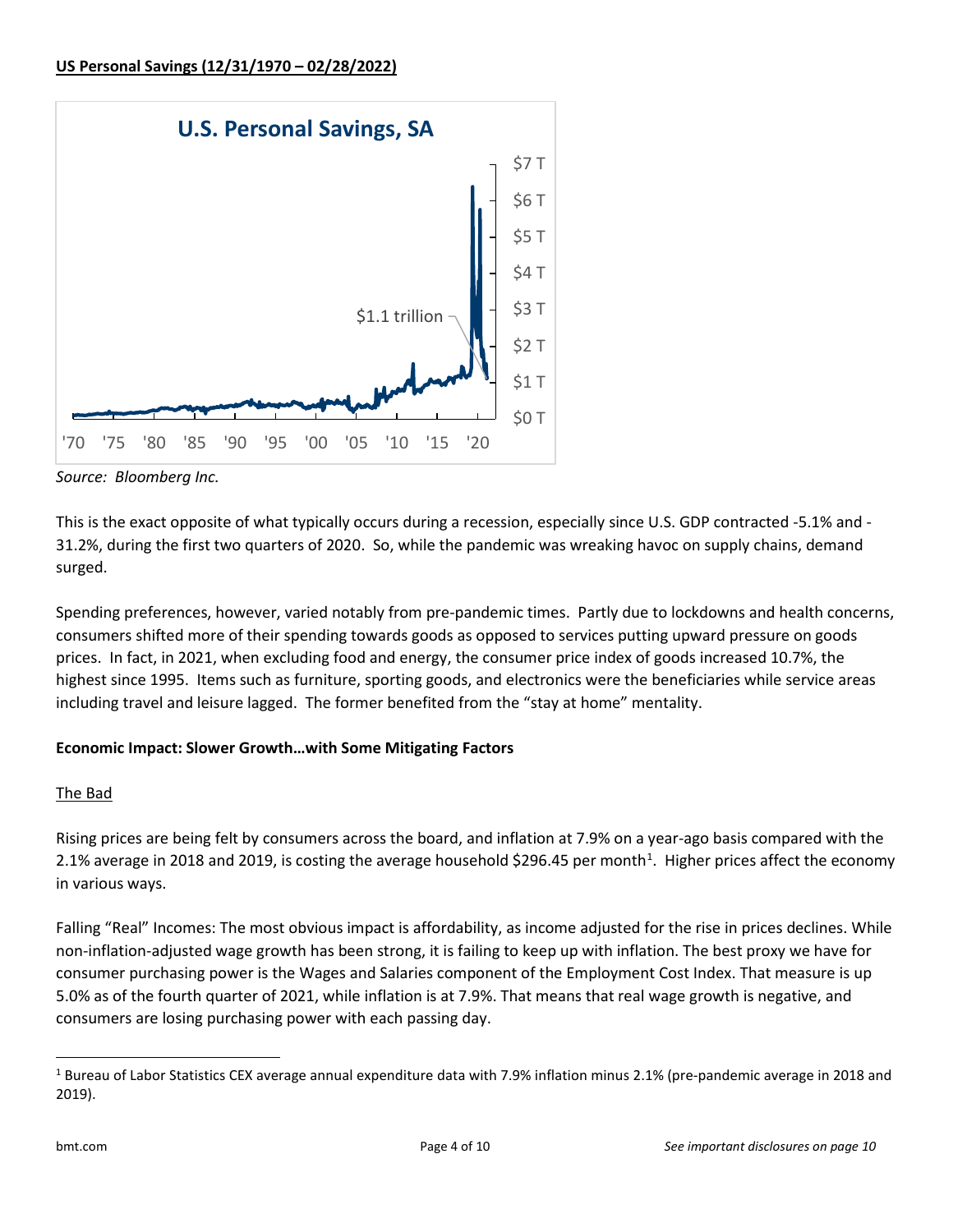That negative impact on the consumer is going to weigh on economic growth in the form of lower consumption. Personal consumption expenditures account for a staggering 68% of US Gross Domestic Product<sup>[2](#page-4-0)</sup>. In an economy that is levered to the consumer, economic growth will surely slow from consumption headwinds.

### **Income Adjusted for Inflation Declines**



*Sources: FactSet, Inc.; Bryn Mawr Trust*

Higher Interest Rates: Meanwhile, rising interest rates will also be a headwind to economic growth. The Fed is focused on combating price pressures by raising short-term interest rates while longer-term interest rates are normalizing to reflect the impact higher inflation has on the future path of monetary policy. An increase or decrease in interest rates works its way through the economy over time and leads to changes in economic growth by about 18 months. As seen in the chart below, the economy is poised to slow given the rise we have already experienced in interest rates.

# **Higher Rates and Economic Growth**



*Sources: FactSet, Inc.; Bryn Mawr Trust*

<span id="page-4-0"></span><sup>&</sup>lt;sup>2</sup> [Shares of gross domestic product: Personal consumption expenditures \(DPCERE1Q156NBEA\) | FRED | St. Louis Fed \(stlouisfed.org\)](https://fred.stlouisfed.org/series/DPCERE1Q156NBEA)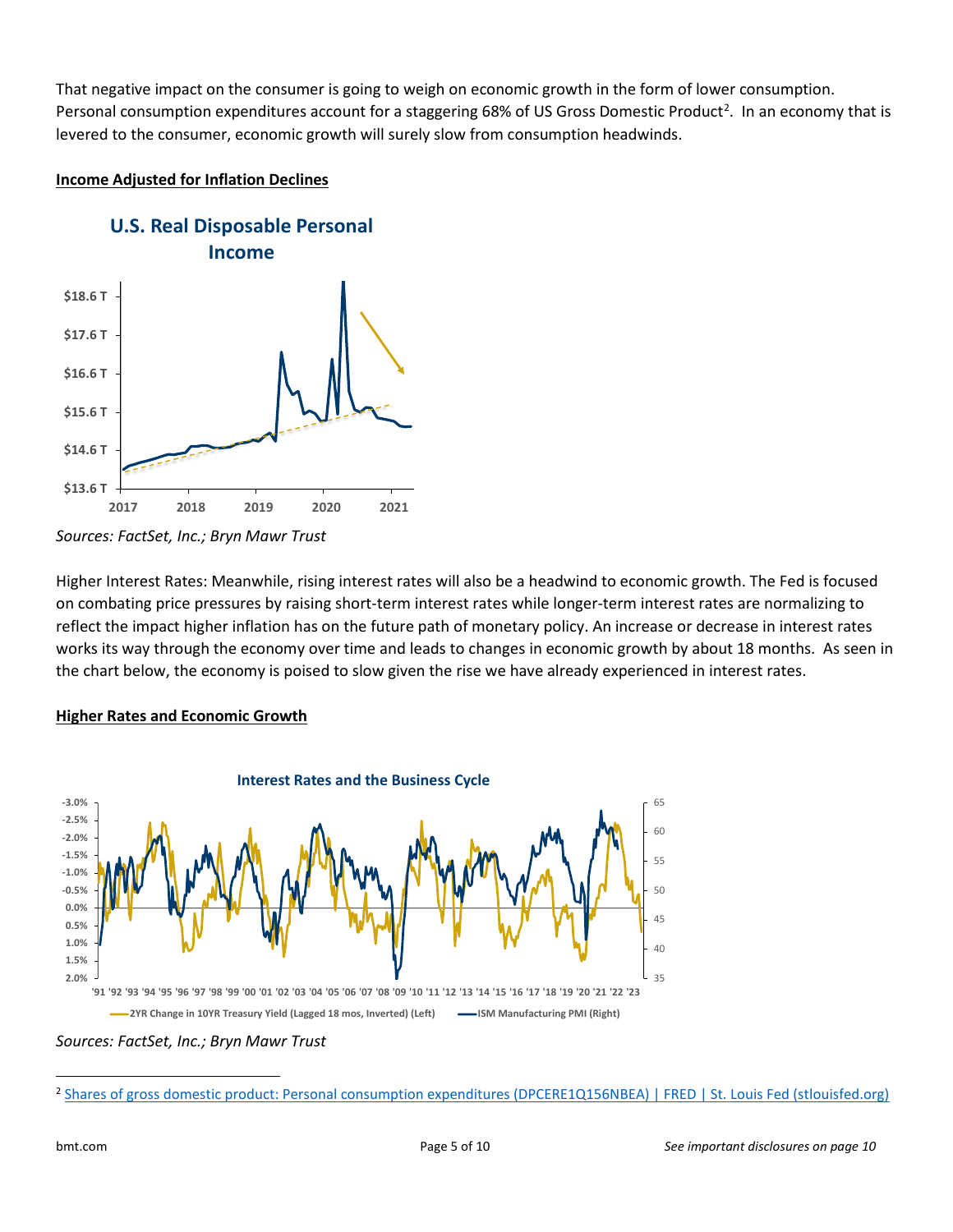### The Good

Acknowledging that the risks stemming from higher inflation are to the downside for the economy, we must also acknowledge that this is a unique period with some mitigating factors. Indeed, there are certain elements of the current economic backdrop that inform our view that the economy will slow, but a severe recession is less likely.

Excess Savings: The relatively strong position of the US consumer should not be underestimated. It is estimated that households accumulated about \$2.5 trillion in excess savings from the beginning of the pandemic to the start of this year<sup>[3](#page-5-0)</sup>. That will provide a nice cushion to the headwinds from rising prices, helping the economy avoid the typical collapse in consumption that one may expect given such a dramatic increase in prices.

Consumer Demand Supported by the Composition of Wage Growth: Furthermore, the inflation rate implied by the CPI is not going to lead to the same behavior for all demographics or income cohorts. The pain of higher gas, food, and rent prices is going to be felt more by lower-income households with a higher propensity to spend. However, the good news is that most wage gains since the pandemic have been clustered in the lower-wage cohorts. The Atlanta Fed Wage Growth tracker highlights this relationship, with the lowest 25 percent of average wages in the  $1<sup>st</sup>$  quartile and those with the highest 25 percent of average wages in the  $4<sup>th</sup>$  quartile.

### **Wage Growth Composition**

### Wage Growth Tracker by Wage Level

12-month moving average of median wage growth for each category, hourly data



Sources: Current Population Survey, Bureau of Labor Statistics and author's calculations *Source: Federal Reserve Bank of Atlanta*

<span id="page-5-0"></span><sup>3</sup> BCA Research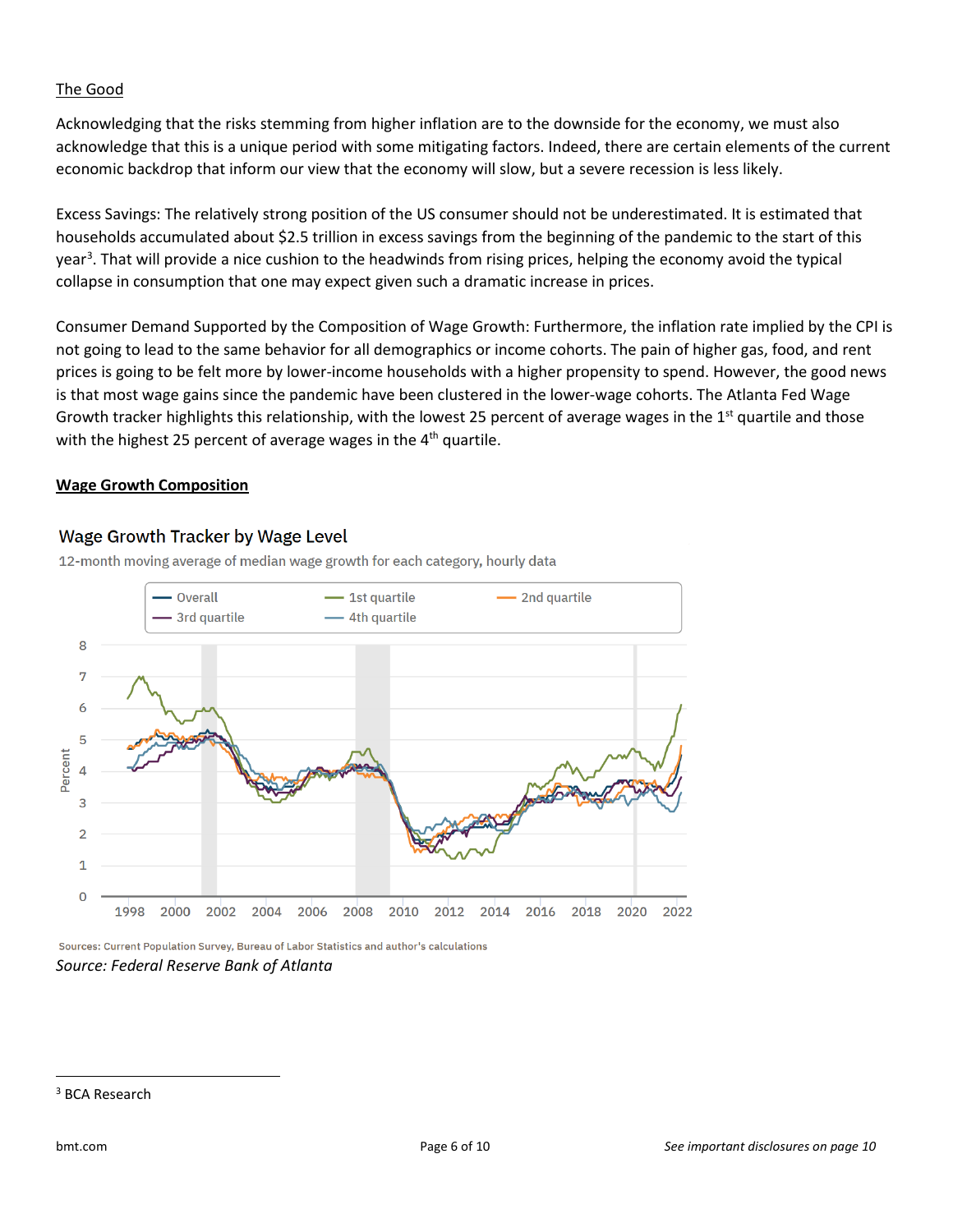A Strong Labor Market: Additionally, there are currently a historically high 11.2 million job openings<sup>[4](#page-6-0)</sup> in the US. That means there are almost 2 jobs available for every unemployed person in the country. This is a remarkable stat that speaks to the potential for households feeling the sting of higher prices to find employment and higher wages.

# **Financial Market Impact**

### Equity Market

Higher inflation is often a headwind for equity markets given the prospects of higher input costs (raw materials, wages), which in turn leads to lower profit margins. In addition, rising inflation expectations often coincide with higher interest rates, which diminishes the purchasing power of future cash flows. Absent other factors, high and persistent inflation will cause stocks to trade at lower P/E multiples, or said another way, decrease the price an investor is willing to pay for a dollar of earnings. Although stock market returns may be challenged, since the beginning of the 20th-century stocks have been a reasonable hedge against rising prices. During periods of high inflation (readings between 5%-10%), equities on average have delivered positive returns, on both an absolute and inflation-adjusted basis<sup>[5](#page-6-1)</sup>. Over the very long term, stocks are by the far the best asset to own if you want to protect your purchasing power.

In our opinion, rising prices are not the main reason for the recent bout of equity market volatility. For example, inflation readings (CPI and PPI) rose rapidly in 2021, yet the equity market, as measured by the S&P 500 Index, rose 28.7% that calendar year. We believe markets are more concerned that overly hawkish Fed monetary policy, in an effort to tame inflation, could lead to an economic slowdown and lower corporate profits. So, inflation in and of itself is not the integral issue, but a potential central bank policy misstep, such as aggressive interest rate hikes or accelerated quantitative tightening, that has investors worried.

As the pace of economic growth starts to slow, the next phase of the market cycle will commence, where the economy continues to expand but at a slowing pace. During this phase, stock pickers typically gravitate to companies that can exhibit strong pricing power and have more consistent revenue and earnings growth. Investors are more willing to pay a premium for growth when it becomes scarcer. At this juncture, we believe it's advisable to reduce exposure to more cyclical, higher beta segments of the equity market. At the same time, we feel it's prudent to increase exposure to reasonably priced, higher-quality growth stocks given their resilient earnings profile and improved valuations.

### Bond Market

It's important to keep in mind that bonds have notable exposure to inflation given their fixed-income characteristics. The coupon payment for most bonds is fixed, which reduces their purchasing power when prices for goods and services are increasing. Investors receive the same amount of coupon interest but are stuck paying a higher price tag for the same product or service.

During periods of high inflation, investors will often drive bond yields higher to compensate for the loss of purchasing power. Higher yields lead to lower bond prices, and generally lower returns on fixed-income investments.

<span id="page-6-0"></span><sup>4</sup> Bureau of Labor Statistics: Job Openings and Labor Market Turnover Survey

<span id="page-6-1"></span><sup>5</sup> O'Shaughnessy, Jim. "Inflation and the US Bond and Stock Markets." O'Shaughnessy Asset Management Market Commentary, April 2011, p. 3.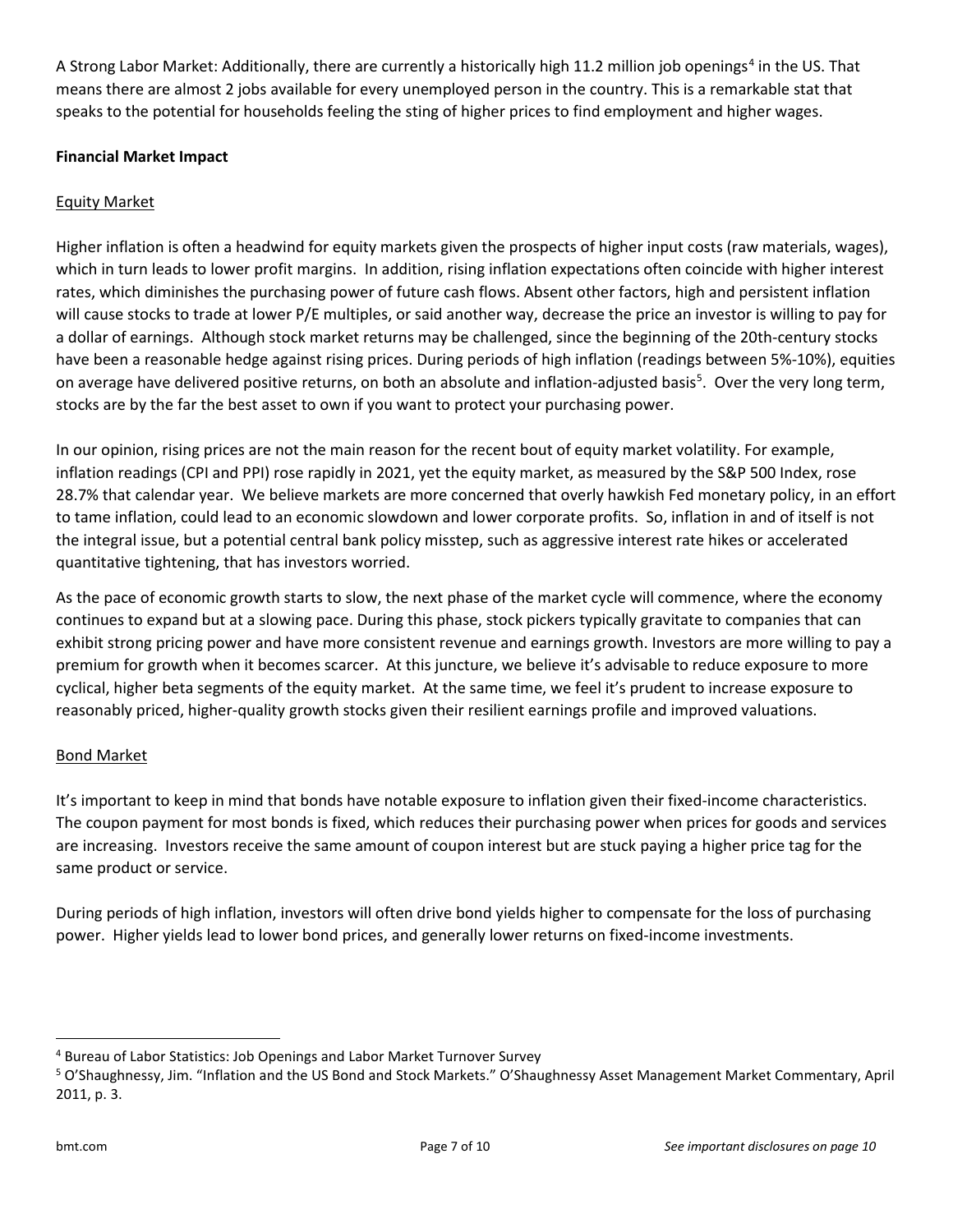Along with investors, the Federal Reserve (Fed) has also been an active contributor to higher yields this year. The Fed's primary focus is price stability - 2.0% annual inflation based on their definition. With inflation running at roughly 8.00%, the Fed has work to do.

During unwanted periods of inflation, the Fed normally responds by increasing the federal funds target rate, its primary policy tool for controlling inflation. The objective is to influence borrowing rates higher, making it more expensive for businesses/consumers to borrow and spend.

The Fed raised its main policy rate by 25 basis points in March, with more increases planned for subsequent meetings. Investors are currently expecting nine rate hikes this year, roughly in line with the Fed's March Summary of Economic Projections. Increased rate expectations have contributed to higher yields/borrowing costs across fixed income sectors. For example, 30-year fixed mortgage rates have already increased roughly 180 basis points this year, making it costlier for homebuyers to finance their home purchases. By increasing financing costs, the idea is to soften demand enough to ease some of the pricing pressures that are well noted not only within housing but in other areas of the economy.

# **Outlook: Peak Inflation?**

As always, the key question is where do we go from here? Although lingering COVID lockdowns in Asia and the ongoing Russia-Ukraine war are going to create some level of persistent supply-induced inflation, we believe many factors driving today's inflation will ease as we move through the rest of 2022.

Falling Demand - Inflation Ultimately Creates Deflation: goods prices have notably increased, driven by strong consumer demand. Although consumer savings remains high, the impact of the stimulus is fading, and we have experienced a significant pull-forward in demand. It's also likely that as individuals revert to normal lifestyles, consumers will shift their spending towards service-related activities including travel, restaurants, and entertainment at the expense of durable goods purchases.

Higher Inventories: Productions levels have been increasing as businesses look to increase supply levels to keep up with strong consumer demand. However, with demand poised to shift from goods to services, there is an increased risk that production may soon outstrip demand. Not to mention that the Fed has already taken steps to slow down economic growth, a negative for future consumer spending. Too much inventory when consumers are pulling back on spending could put downward pressure on prices and create the opposite impact from the demand/supply mismatch the U.S. economy has been experiencing.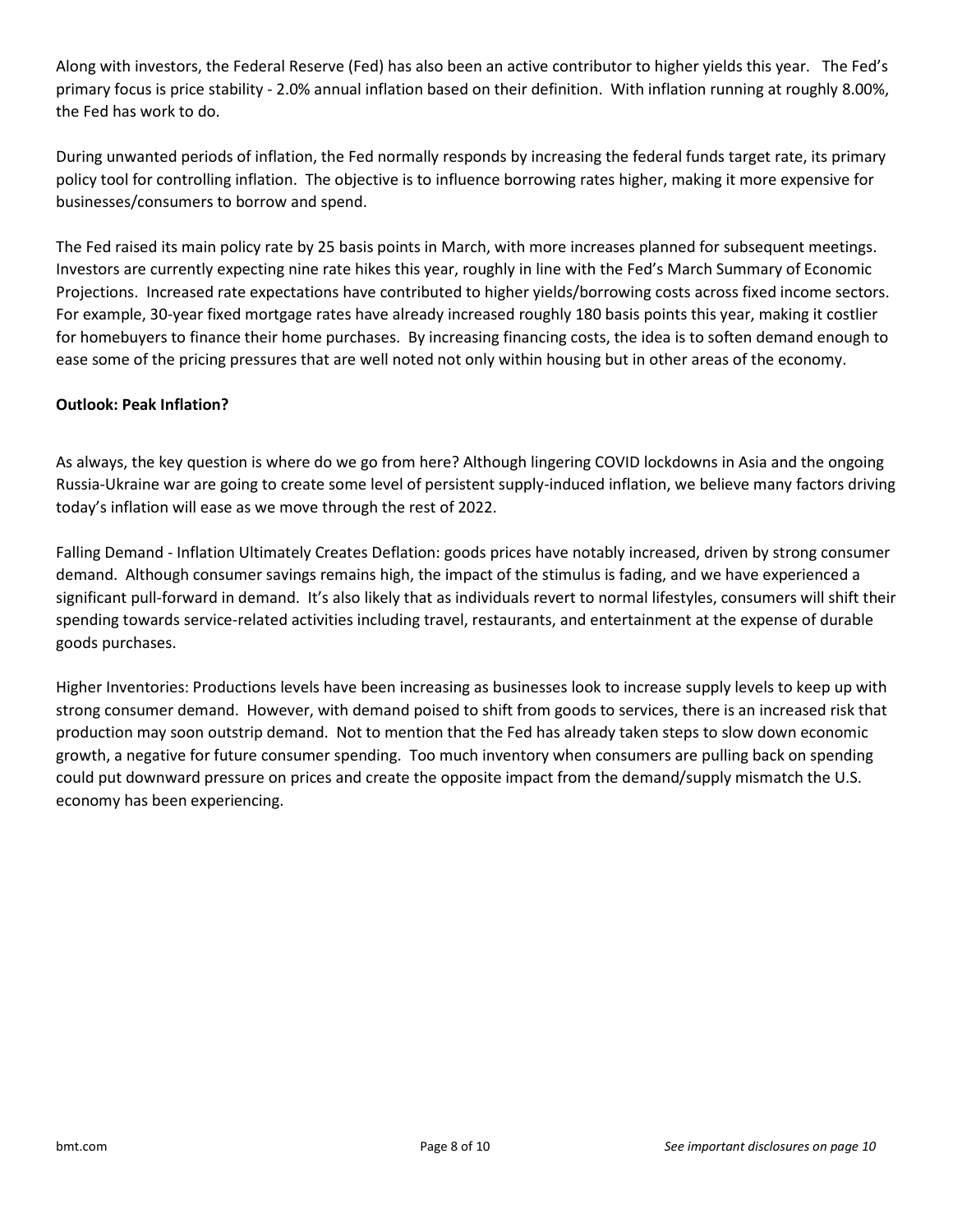### **Surging Inventories**



*Sources: FactSet, Inc.; Bryn Mawr Trust*

Peak Supply Chain Disruptions: the pandemic undoubtedly disrupted supply chains. Shortage of workers, plant shutdowns, excess demand, etc. contributed to bottlenecks and elevated delivery times. Pricing power has been in the hands of suppliers. Now, with easing covid restrictions coinciding with decreasing covid cases, data has indicated supply chains have started to improve, albeit modestly, presenting potentially more benign pricing in the future.

### **New York Fed Global Supply Chain Pressure Index**



Sources: Bureau of Labor Statistics; Harper Petersen Holding GmbH; Baltic Exchange; IHS Markit; Institute for Supply Management; Haver Analytics; Bloomberg L.P.; authors' calculations. Note: Each index is scaled by its standard deviation.

### *Source: Federal Reserve Bank of New York*

A Shift in Policy: The Fed is actively pulling back the amount of accommodative monetary policy supporting consumer demand. Given that monetary policy acts with a lag, current and subsequent rate hikes will eventually weigh on economic activity, becoming an additional headwind to U.S. economic activity. This would put downward pressure on prices if, as we would expect, consumer demand declines.